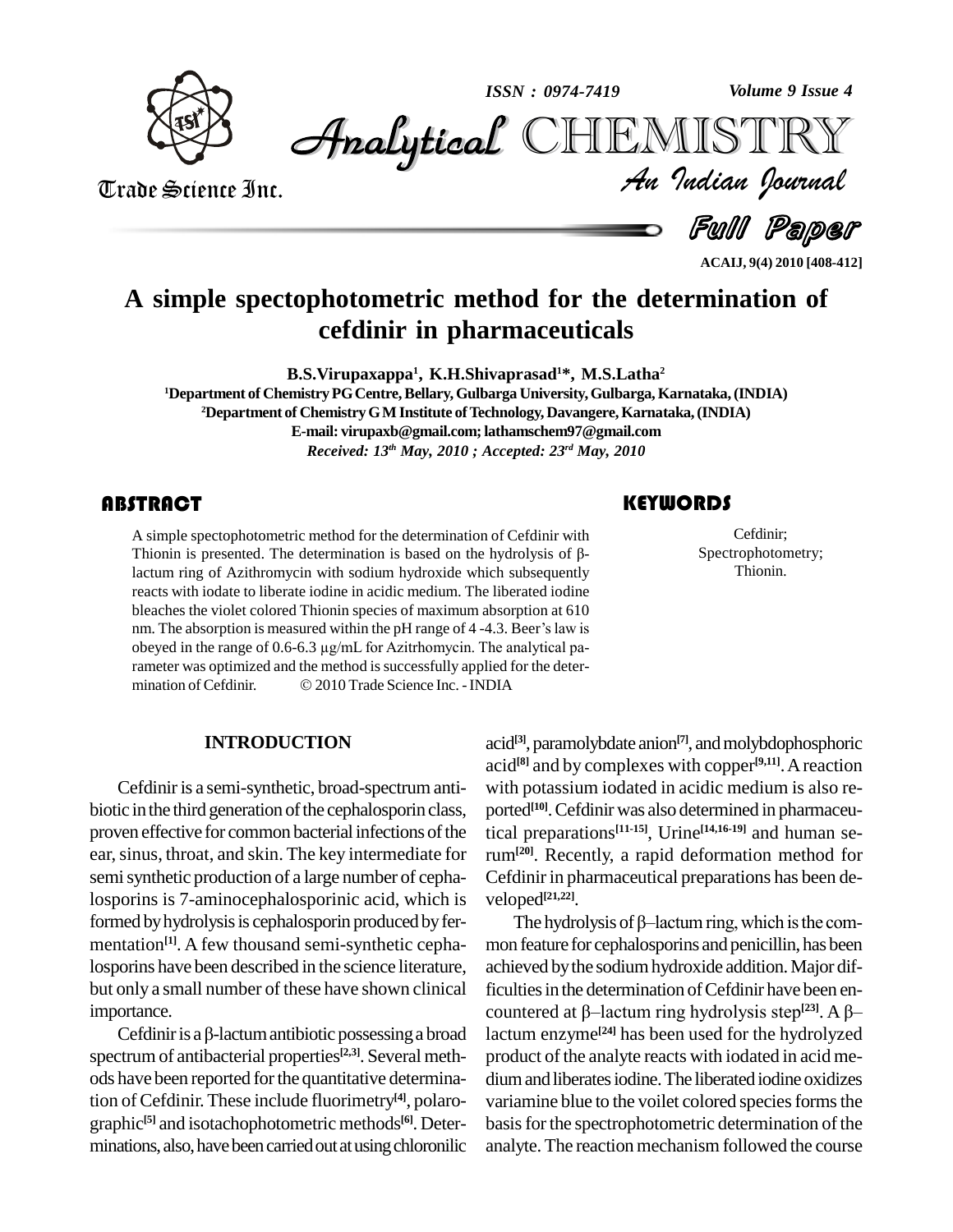similar to the one described for penicillin<sup>[25,26]</sup>. The pro- add posed method can be successfully applied for the determination of Cefdinir in pharmaceuticals. In the present investigation, an attempt has been made to develop a simple, accurate, and reproducible spectrophotometric method for estimation of Cefdinir in pharmaceutical formulations.

### **EXPERIMENTAL**

### **Apparatus**

A systronics 2201 UV-VIS Double Beam Spectrophotometer with 1 cm quartz cell was used for the absorbance measurements and a WTW pH 330, pH meter was used.

### **Reagents and solutions**

All chemicals used were of analytical grade and doubly distilled water was used for dilution of the re agents and samples. Cefdinir stock solution  $(1000\mu\text{g})$ mL) was prepared by dissolving standard sodium Cefdinir in Water. Cefdinir (Abbott Pharmaceuticals Ltd) was prepared freshly, as required, by dissolving an ap- anti Cefdinir in Water. Cefdinir (Abbott Pharmaceuticals Ltd) no<br>was prepared freshly, as required, by dissolving an appropriate amount of antibiotic in water to provide a  $1\mu g/$ ml solution. The standard solution must be protected from contact with light. The structure of the studied Cefdinir is listed in Figure 1. Sodium hydroxide 0.1 mol/ L aqueous solution, hydrochloric acid 1 mol/L aqueous solution were used through out.

Omnicef (Abbott Pharmaceuticals Ltd.); a 0.05%solution ofThionin in used.



**Figure 1 : Structure of the cefdinir studied.**

### Procedure

An aliquot of a sample solution containing 0.6-6.3 **0.1 ure**  $\ddot{\mathbf{\epsilon}}$  **0.12**<br>aliquot of a sample solution containing 0.6-6.3 **0.1**<br>of Cefdinir was transferred into a series of 25 **0.09** mLcalibrated flasks, 1mLof 0.1ml/Lsodiumhydroxide were added and the mixture was kept on a water mL calibrated flasks, 1 mL of 0.1ml/L sodium hydroxide were added and the mixture was kept on a water bath (80 $^{\circ}$  C) for 15 min .after being cooled to room ide were added and the mixture was kept on a water<br>bath (80°C) for 15 min .after being cooled to room<br>temperature (24°C), 2.0 mL of 0.1 mol /L potassium Figure 2: A iodate and 2 mL of 1 mol/L hydrochloric acid were

added. The mixture was gently shaken until the appearance of yellow color, indicating the liberation of iodine, 1 mL of 0.05% of Thionin was then added to it followed by the addition of 2 mL of 1 mol/L of acetate buffer of  $pH4$  and the reaction mixture was shaken for 2 min. the contents were diluted up to 25 mLwith distilled water and mix well. The absorbance of the resulting solution wasthen measured at 610 nm against the reagent blank prepared in the same manner, without the analyte. The absorbance corresponding to the bleached color that in turn corresponds to the analyte concentration was obtained by substracting the absorbance of the blank solution of that test solution. The amount of the Cefdinir present in the volume taken was computed from the calibration graph.

### **Analysis of injection solution**

An appropriate amount of antibiotic was dissolved in ethanol so as to prepare  $1 \mu g/mL$  solution and then the recommended procedure was followed without modification. The presence of other substances causes no significance interference with the determination of antibiotic.

### **RESULTAND DISCUSSION**

This method is based upon the hydrolysis of  $\beta$ lactum ring of the analyte on heating with sodium hydroxide and the reaction of the hydrolyzed product with potassium iodate in the acidic media which lib erates iodine. The liberated iodine bleaches the vio-





**Analytical** CHEMISTRY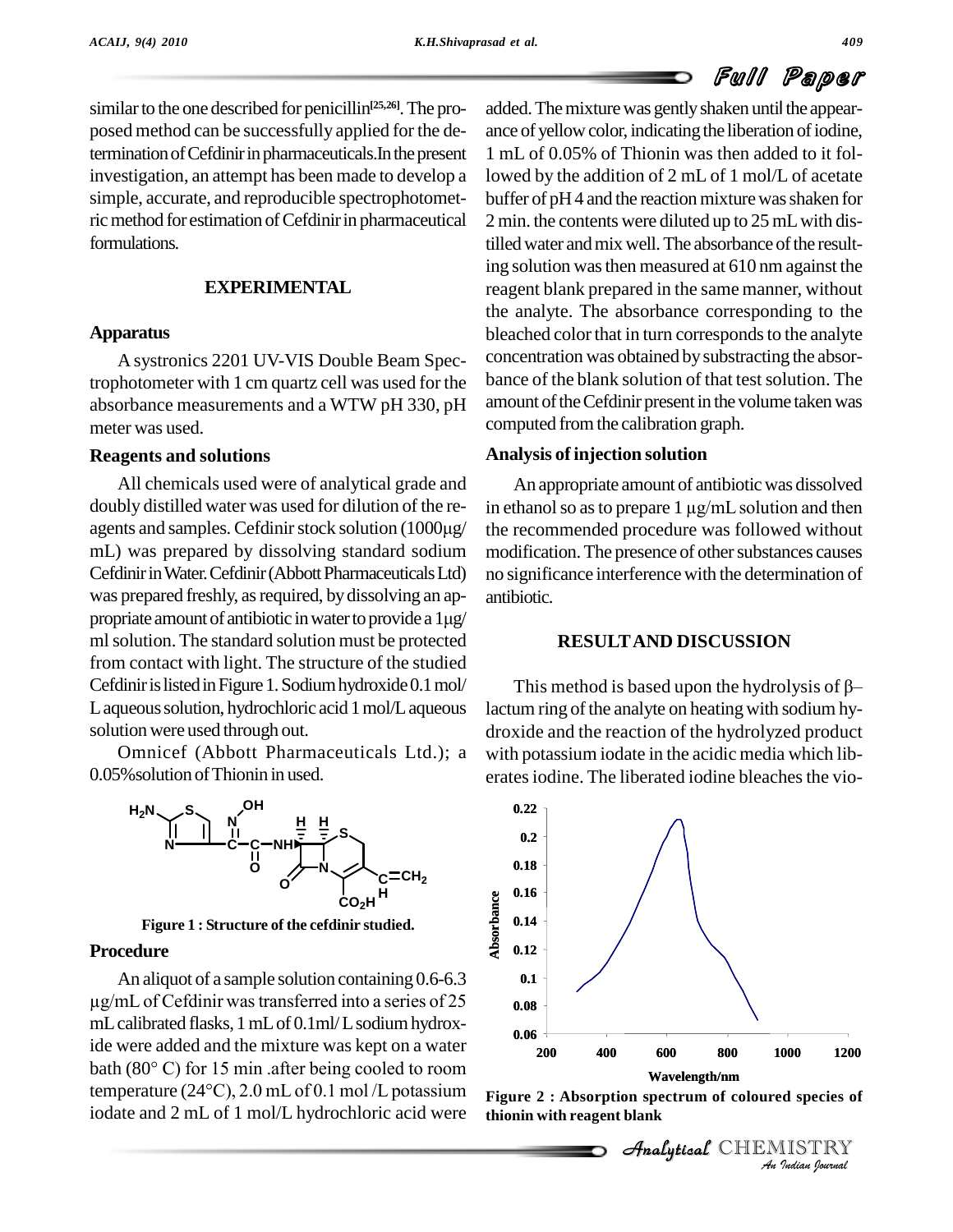let colored thionin of maximum absorption at 610 nm. The reagent blank had negligible absorption at let colored thionin of maximum absorption at 610 1.5<br>nm. The reagent blank had negligible absorption at absorption<br>this wavelength. Beer's law is obeyed in the range of tion nm. The reagent blank had negligible absorption at absothis wavelength. Beer's law is obeyed in the range of tion 0.6-6.3µg/mL for Cefdinir. Determination of Cefdinir as represented in Scheme 1. The absorption spectra of the Thionin is presented in Figure 2, the absorption spectra of colored species of Thionin with Cefdinir against reagent blank in the range of 300- 800nm are illustrated in Figure 3. The maximum ab sorption is at 610 nm and reaction system is pre sented in Scheme 2.



**Figure 3 :Absorption spectra of coloured species of thionin with cefdinir against reagent blank**

### **Effect ofsodium hydroxide concentration**

The effect of sodium hydroxide concentration on the absorption was studied with  $2\mu$ g/mL of Cefdinir. Volumes from 0.5-2.0 mL of 0.1 mol/mLNaOH solution were examined. The investigation showed that 1.0-

1.5 mL of 0.1 mol/mL NaOH solution gave maximum absorbance and 1.0 mL of 0.1 mol/mL NaOH solu-



**Quantitatively transferred to the 25 mL volumetric flask, and diluted to 25 mL with water**



**Scheme 1 : Determination of cefdinir.**



**Scheme 2**

### **Effect of temperature, time and pH**

The effect of different variables such as tempera-*Indian Indian*<br> *Indian*<br> *Indian*<br> *I*<br> *Indian Sparaal* ture, time and pH on the coloration was studied with 2µg/mL of Cefdinir. It was observed that the optimum reaction temperature is 75<sup>o</sup>C-85<sup>o</sup>C, lower or higher out

CHEMISTRY

temperature givesinaccurate results, and the reaction time for complete hydrolysis of  $\beta$ -lactum ring was 10-15 min. constant and maximum absorbance values were obtained in the pH=4-4.3 hence the pH of the reaction system was maintained at pH=4 - 4.3 throughout the study by adding 2 mL of 1mol/L sodium ac-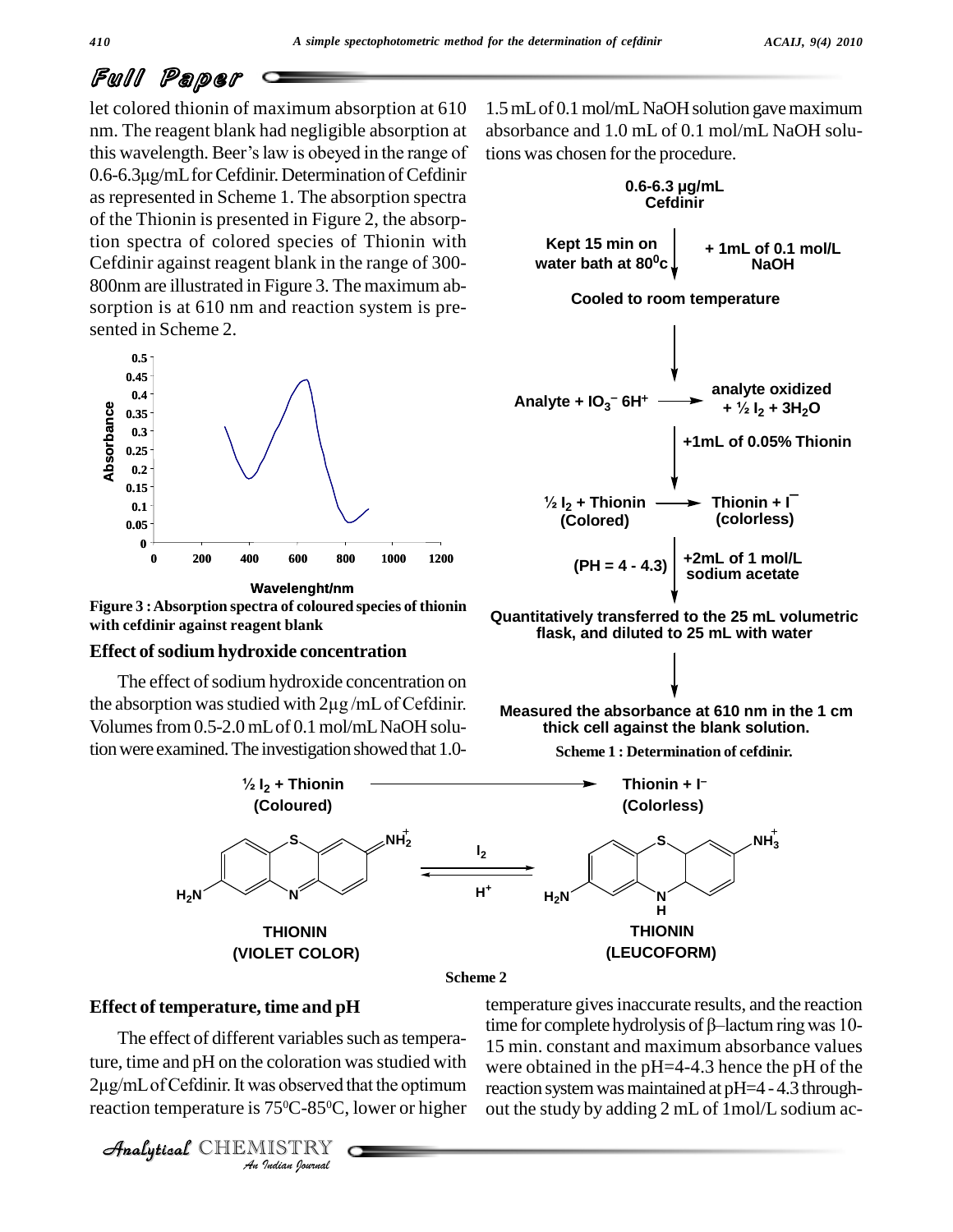etate solution. Effect of pH on color stability is presented in Figure 4.



**Figure 4 : Effect of PH on color intensity for cefdinir**

### **Calibrationgraph**

The sample solution containing 0.6-6.3µg/mL of Cefdinir, the reagents was added as described above. Within the studied concentration ranges, the measured absorbance values changed linearly. The correlation coefficients for Cefdinir were found to be 0.9992. The following regression coefficient was calculated: for Cefdinir a=  $0.1809$  b=  $0.0129$ . The following relative molar absorption coefficient was obtained: 1.02X10 L/mol/cm for Cefdinir. A calibration graph for the determination of Cefdinir is presented in Figure 5.



### **Effect of foreign substance**

The influence of foreign substance was examined

by the proposed method. The maximum tolerance (in by the proposed method. The maximum tolerance (in mg) in the determination of 100  $\mu$ g /mL Cefdinir was 54.0 for glucose, 35.5 for fructose, 56.5 for lactose, 32.4 for sucrose,  $8.4$  for starch,  $22.0$  for calcium,  $22.0$ for citric acid and 21.3 for sodium benzoate. The tolerance limits of foreign substance are summarized in TABLE 1.

| <b>TABLE 1 : Maximum amount of tolerance of excipients for</b> |  |
|----------------------------------------------------------------|--|
| the determination of cefdinir.                                 |  |

| <b>Common excipients</b> | Tolerance limit (mg) |
|--------------------------|----------------------|
| Glucose                  | 59.0                 |
| Fructose                 | 39.5                 |
| Lactose                  | 51.5                 |
| <b>Sucrose</b>           | 36.4                 |
| Starch                   | 9.4                  |
| Citric acid              | 26.0                 |
| Sodium benzoate          | 24.3                 |

### **Application**

 $\frac{1}{5}$  and  $\frac{1}{26}$  of  $\frac{1}{26}$  of  $\frac{1}{26}$  of  $\frac{1}{26}$  of  $\frac{1}{26}$  or  $\frac{1}{26}$  or  $\frac{1}{26}$  or  $\frac{1}{26}$  or  $\frac{1}{26}$  or  $\frac{1}{26}$  or  $\frac{1}{26}$  or  $\frac{1}{26}$  or  $\frac{1}{26}$  or  $\frac{1}{26}$  or  $\frac{1}{26}$  The proposed method has been successfully ap plied to the determination of studied Cefdinir in pharmaceuticals. Cefdinir was determined in 1 g of Omnicef. The content in the investigated drug samplewas calculated from the calibration curve mentioned above are found to be in a good agreement with the labeled amounts (TABLE 1) the results, listed in TABLE 2 com-The precision of the proposed method was evaluated by replicate analysis of 3 samples containing Azithromycin atdifferent concentration.

**TABLE 2 : Determination of azithromycin in pharmaceuti cals preparations.**

| <b>Pharmaceuticals</b> | <b>Declared</b><br>Quantity<br>$(\mu g / mL)$ | Found in the sample a<br>$(\mu g/mL) \pm S.D$ |
|------------------------|-----------------------------------------------|-----------------------------------------------|
| Omnicef 1              | 2.00                                          | $1.988 \pm 0.03$                              |
| Omnicef 2              | 4.00                                          | $3.976\pm0.02$                                |
| Omnicef 3              | 5.00                                          | $5.457\pm0.02$                                |

**Average ofthree determinations**

### **CONCLUSIONS**

**A** simple method for the determination of  $\beta$ -lactum<br>biotic is described. The method is based on the re-<br>on of iodate with the hydrolyzed product of  $\beta$ -lactum<br>biotics which liberates iodine, subsequently bleaches<br>**Ana** antibiotic is described.The method isbased on the re- A simple method for the determination of  $\beta$ —lactum<br>antibiotic is described. The method is based on the re-<br>action of iodate with the hydrolyzed product of  $\beta$ —lactum antibiotics which liberates iodine, subsequently bleaches

**Analytical** CHEMISTRY